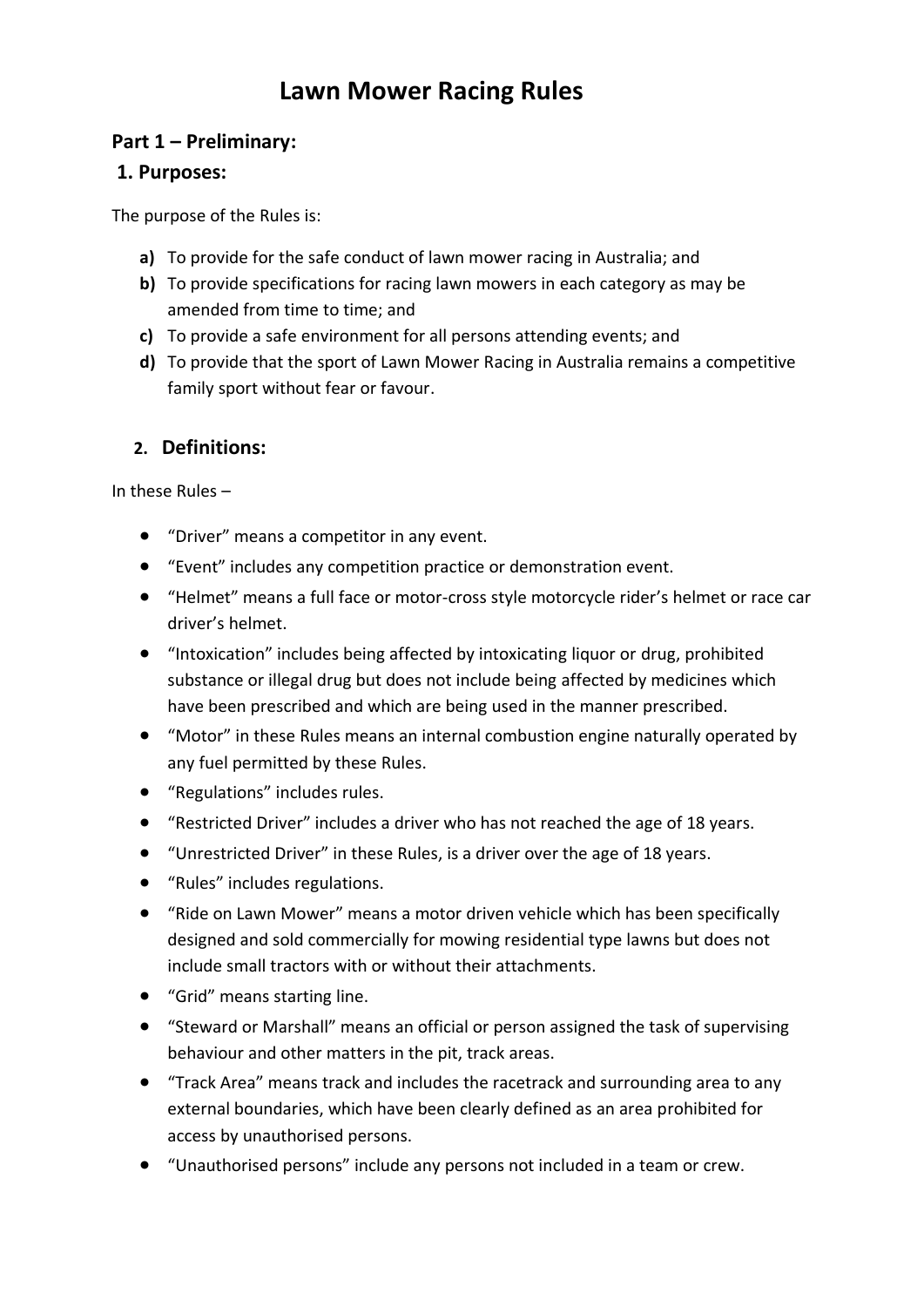# **Part 2 - Driver Eligibility & Requirements**

#### **3. Minimum age for drivers:**

The minimum age for unrestricted drivers shall be 18 years. All drivers 15 to 17 years of age only permitted to drive non-modified mowers.

### **4. Driver to sign release form liability:**

All drivers before being eligible to participate in any event shall sign and submit a release or indemnity in the prescribed form discharging the Show Society from all liability.

### **5. Eligible drivers:**

Eligible drivers are drivers who have submitted the required forms and have paid the entry fee.

### **6. No one shall be permitted to ;**

- a) Participate in any event; or,
- b) Enter the pit area; or,
- c) Enter the track area;- Whilst he/she is in any way affected or under the influence or intoxicating liquor or drug.
- **7. Safety briefing:** All drivers must attend a safety briefing prior to commencement of racing, including Rules and Course Layout.

# **Part 3-Mower Eligibility**

### **a) All Mowers**

- **8. Eligible Mowers:** Events are open to all self-propelled rotary or reel type mowers which were originally designed and commercially sold to cut lawns, and comply with the provisions of these Rules.
- **9. Good working order:** Mowers must be in good working order and inspected prior to the race. All mowers must demonstrate the ability to corner and stop safely at the safety briefing.
- **10. Motors and engines:** No fuel injected or turbo engines are permitted. Only carburetted naturally aspirated internal combustion engines operated by any fuel under the provisions of these rules will be allowed. All Stock mowers shall present in their original configuration with engines "untuned".
- **11. Mower blades: All blades or cutters are to be removed.**
- **12. Cut-off switch requirements:** All participating mowers shall be fitted with an operational cut off switch of an approved type (this excludes homemade); and which is connected to the driver by means of a lanyard.
- **13. Petrol Tanks:** Petrol tanks are to be constructed of an approved type (no plastic bottles); and need to be secured and covered.
- **14. Brake requirements:** Mowers much be fitted with an effective rear braking system only, which must brake the driving wheels. No front brakes.
- **15. Sharp or dangerous protrusions:** Mowers which have sharp or dangerous protrusions shall be deemed ineligible for participation until such sharp or dangerous protrusions have been made safe or removed. Stock mowers must have cutting decks in place and **cutting blades must be removed.**
- **16. Guards:** Guards must be covering chains.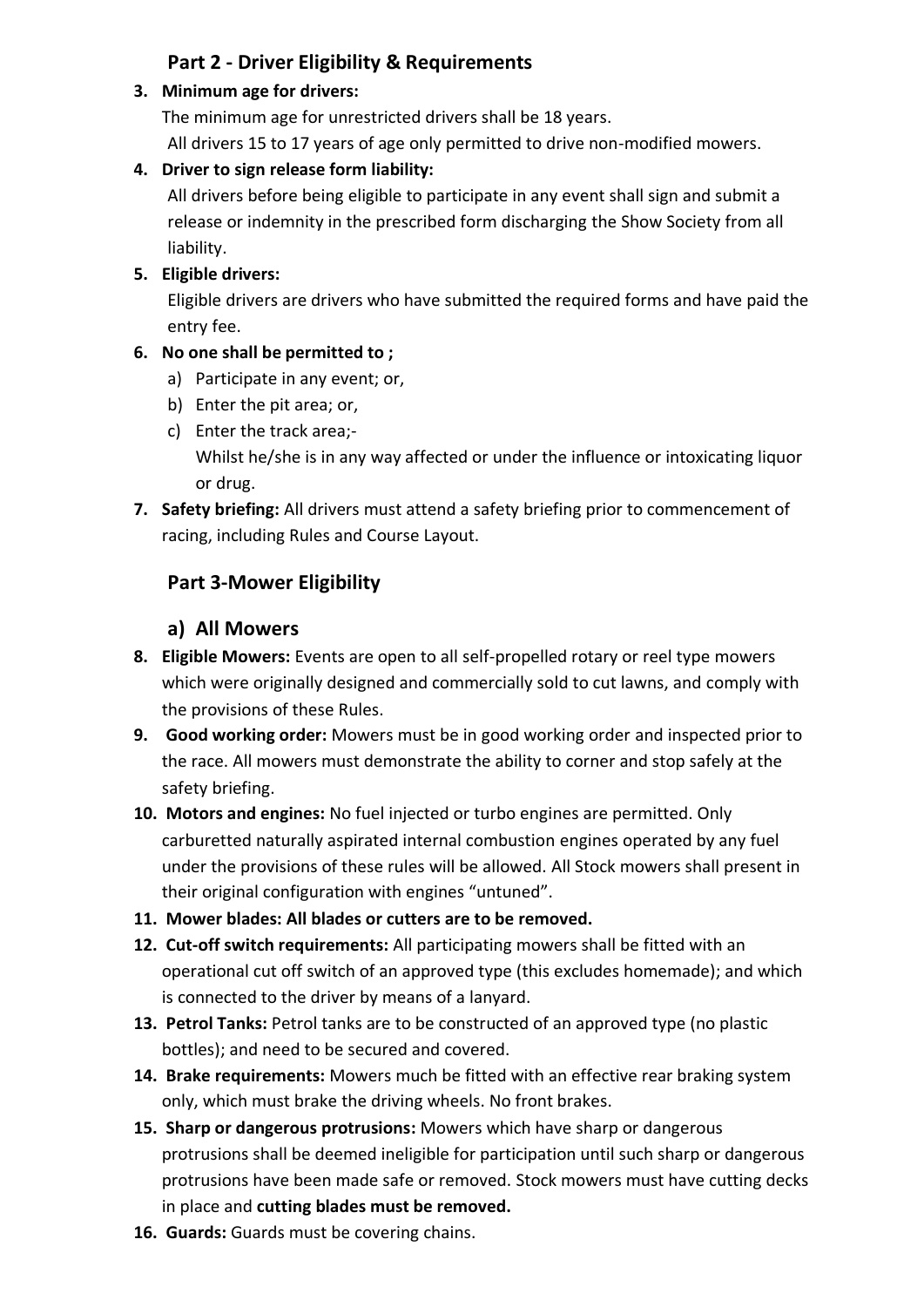- **17. Handlebars must be plugged:** Handlebars constructed of hollow tubing, which are fitted to a ride-on lawnmower, shall be deemed unsafe unless the ends of the handlebars are solidly and securely blocked or plugged. Steering mechanisms must be securely fitted.
- **18. Bonnets secure:** Bonnets must be properly secured in a closed position.
- **19. Suspension not permitted:** Mowers shall not be fitted with suspension to the front or the rear wheels; however springs under the seat as such are permissible. Mowers must have a fixed rear axle, not pivoting.
- **20. Batteries:** Batteries shall be securely mounted.
- **21. Nudge Bars not permitted:** Rear bars are permitted providing it does not exceed the width of the rear tyres or widest point of the mower.
- **22. Subsequent technical inspection requirement:** Any mower deemed ineligible for participation must be re-inspected by the Technical Inspector and approved for participation in the approved manner.
- **23. Maximum width of mowers:** The maximum width of any mower shall be 1.0 metres (39") at the widest point.
- **24. Maximum length of mowers:** The maximum length of any mower shall be determined by the structural soundness of any lengthening processes.
- **25. Mower to be readily recognised as a mower:** Any alterations, repairs or replacements to the body or chassis of the mower are permitted provded the mower retains the appearance of and can be readily recognised as a ride-on lawn mower.
- **26. Tyres: Tyres which are fitted to any competition mower must comply with the following to minimise damage to track**
	- **a)** Tyres commonly fitted to "All-Terrain Vehicles" (ATV) are permitted.
	- **b)** Any type of pattern tyres including "knobby" type turf tyres, and which are sold for use in lawnmowers are permitted.
	- **c)** Any tyres fitted with tractor type lugs are not permitted.
	- **d)** All front tyres must have tubes.
- **27. Wheel Rims:** Wheel rims shall be of steel or machined alloy only and be of a one piece or welded construction. No two-piece rims are permitted.

### **b) Additional Requirements for Modified Mowers**

- **28. Brake requirements:** Shall be fitted with a braking system such as hydraulic callipers applied to a braking disc, which is securely affixed to the driving axle and which slows both wheel simultaneously.
- **29. Chassis Modifications:** Modifications for the purpose of strengthening the chassis are acceptable. All chassis modifications are to be made out of mild steel. The use of exotic materials (e.g., aluminium, carbon fibre, or alloy composition) is not permitted.
- **30. Pulley/Driveline Modifications:** Pulley/driveline modifications are acceptable as long as all moving parts are guarded.
- **31. Cutting decks/blades:** Cutting decks may be removed, **all cutting blades must be removed.**
- **32. Wheel/Suspension:** Wheel and suspension changes are acceptable.
- **33. Engines:** Non-standard engines are permitted but limited to commercial engines (e.g. Honda, Vanguard, Briggs & Stratton) with a 20 horsepower limit for both horizontal and vertical shafts and nothing over 250cc or equivalent for motorcycle type engines.
- **34. Throttle return:** All modified mowers must be fitted with an automatic throttle closing device eg. spring.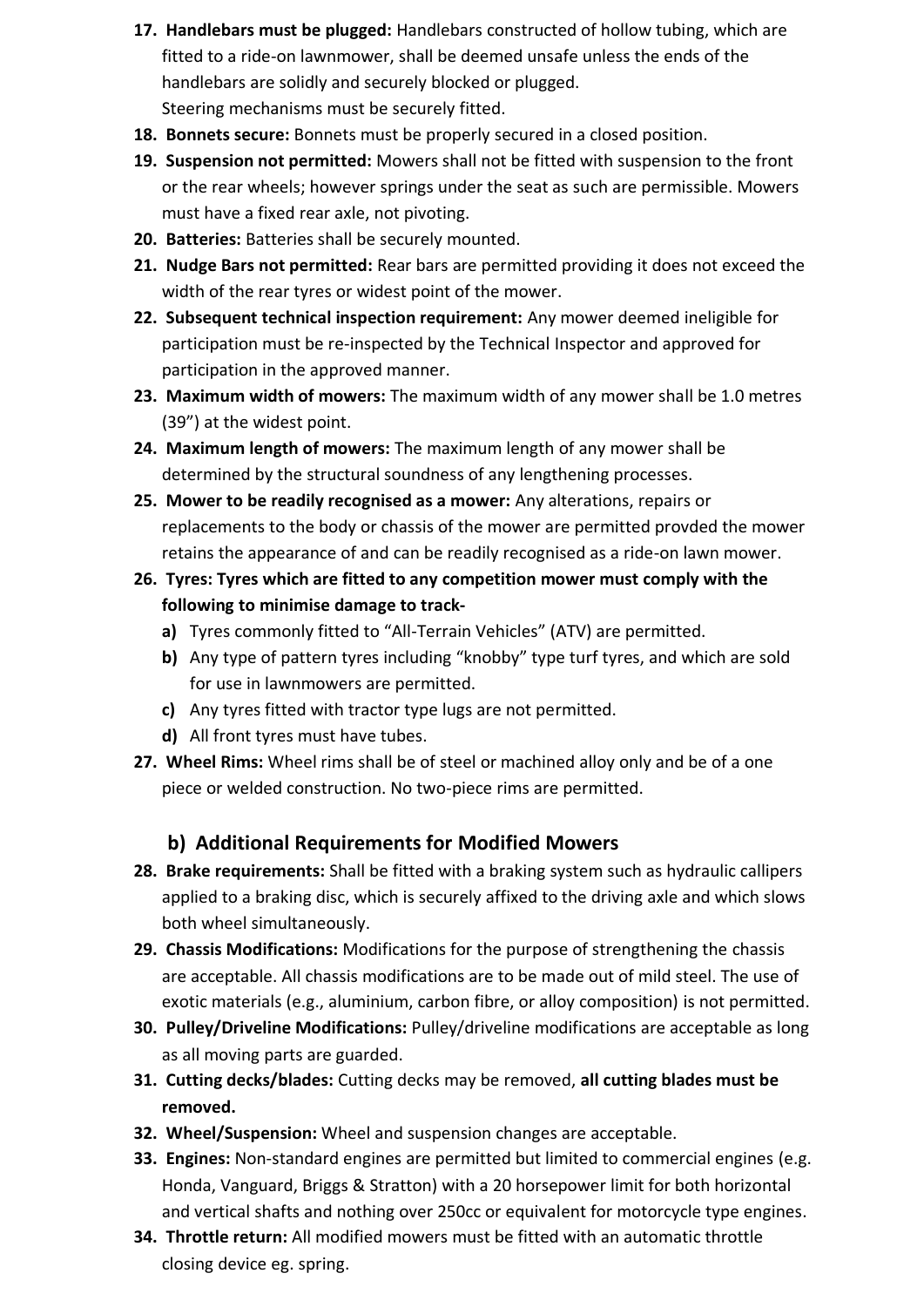### **Part 4-Fuel**

**35. Permissible Fuels:** Petroleum or gasoline products commonly referred to as: super, avgas, unleaded, lead, replacement and premium unleaded fuels are permitted fuels.

**36. Prohibited Fuels:** Fuel, petroleum, or gasoline products-

- a) Not described in **35**; or
- b) Is a fuel commonly referred to as nitrous oxide, N.O.2, laughing gas; or
- c) Is a fuel commonly referred to as methanol or alcohol; or
- d) Is any fuel commonly referred to as LPG or liquid petroleum gas; or,
- e) Is any fuel which is stored in a pressurised tank or container.

## **Part 5- Driver Equipment**

**37. Helmet:** Every driver shall wear a protective helmet (to be supplied by Show Society or competitor) which complies with these Rules;

- a) Fits snugly on the head; and
- b) Must be securely buckled when the driver is operating a vehicle on the track area;
- c) If using a motor-cross style helmet, then goggles must be worn

But does not include hard hats, bicycle rider's helmets or other safety equipment of a lesser quality.

**38. Clothing**: Every driver shall wear a safety vest (to be supplied by Show Society or competitor) and a full body of clothing. Drivers are recommended to wear body armour or adequate padding in addition to clothing. Every driver shall wear closed footwear. Every driver shall be responsible for ensuring that clothing cannot be fouled or caught up in the machinery, chains, belts, or any moving parts of his or her mower. Guards must be fitted to prevent this.

### **Part 6 – Pit and Track Areas**

**39. Persons not permitted on grid:** No unauthorised person shall be permitted on the grid: only mowers, riders, Steward or Starter.

**40. Dismounting from mowers:** Mowers must be completely stopped and stationary before a driver dismounts.

**41. No pets on pit or track area:** No pets are allowed on the pit area or on the track area.

**42. Smoking and alcohol:** There will be no smoking or consuming of alcohol in the pit or track areas at any time.

# **Part 7 – Technical Inspections**

**43. Mowers must be approved for participation:** The Technical Inspector in any event must first approve any mower. Any fault detected must be rectified before further completion.

**44. Re-inspection may be conducted at any time:** At any time deemed necessary, the technical inspector may require the driver to participate in a re-inspection of the mower before participation can continue.

**45. Unsafe or unstable construction:** The Technical Inspector may refuse any mower on the grounds of unsafe or unstable construction.

**46. Re-inspection after an incident:** Drivers involved in an accident must be re-inspected in the pit or track area.

**47. Driver responsibility to designate correct mower classification:** It is the responsibility of the driver to correctly designate the engine type, size and event classification.